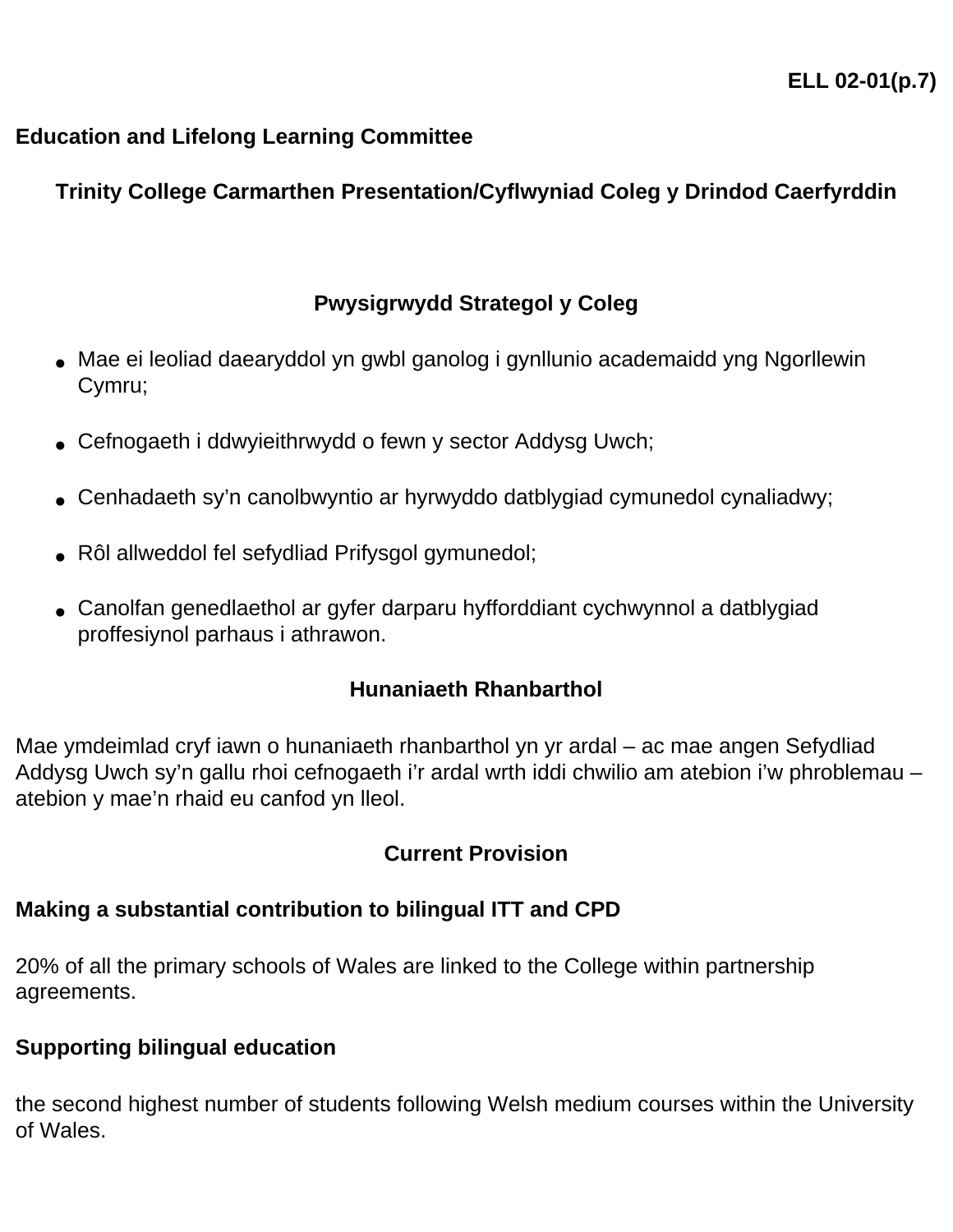## **Current Provision**

Acknowledged as a national centre for the development of Music and Drama through the medium of Welsh preparing students for the Arts Industries.

#### **Needs of the Region**

#### **The College has identified the following needs:**

- Development of higher level skills that lead to sustainable economic and social prosperity.
- Supporting social inclusion by widening access.

### **Addressing the needs identified within** *Communities First***.**

# **The Catchment Area**

The College serves a geographical area which is classified by government as multi deprivational.

The College has been actively involved in targeting students from under represented social groups.

## **The Catchment Area**

- 85% of its students come from within a travelling radius of about 50 miles.
- $\bullet$  45% of the full time under-graduate students come from social classes 3, 4 and 5 compared with the national average of 31%.
- $\bullet$  24% of the students come from lower participation neighbourhood compared with a national benchmark of 16%.

## **The Catchment Area**

No other Higher Education institution in West Wales has demonstrated so convincingly its ability and commitment to securing appropriate educational routes for under-represented groups in the Higher Education sector.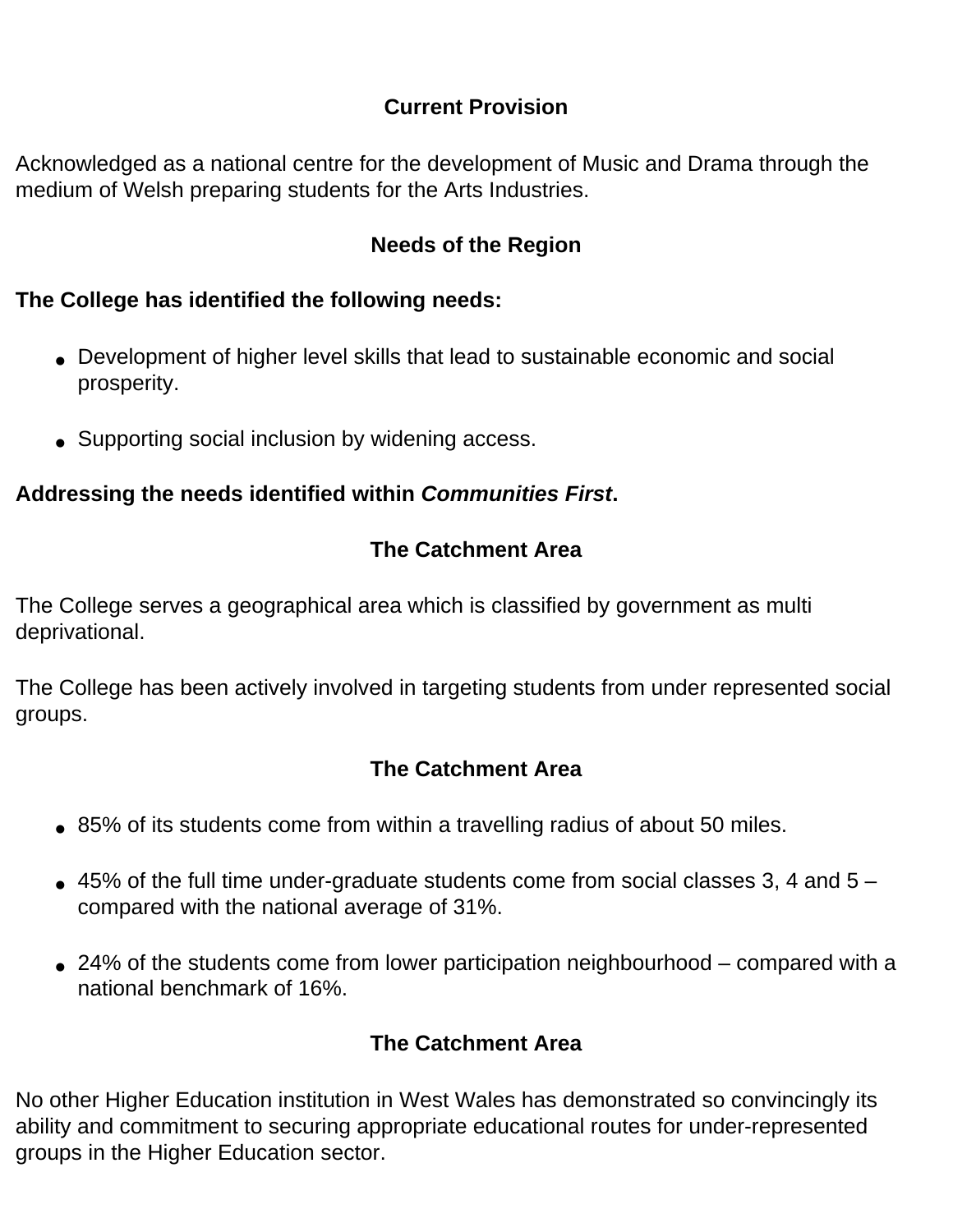### **Partnerships**

The economic and social development of the region is best supported through the development of a new confederation of informal and formal providers that:

- supports diversity of mission within the HE institutions acknowledging their various strengths;
- requires close collaboration and identification of agreed specialisation to avoid duplication.

The best way to achieve such a confederation is through the development of contractually bound consortia.

# **The College's Agenda**

Re-positioning the College within the Welsh higher education sector.

Defining a new and radical model of education provision.

Trinity does not intend to move forward in isolation.

The new mission and academic strategy shows an institution developing a much more proactive academic structure in partnership with the community and other providers.

# **Academic Portfolio**

Further development of an academic portfolio that:

- caters for the socio-economic needs of West Wales
- drives forward a learning agenda focusing upon
	- widening access;
	- social inclusivity;